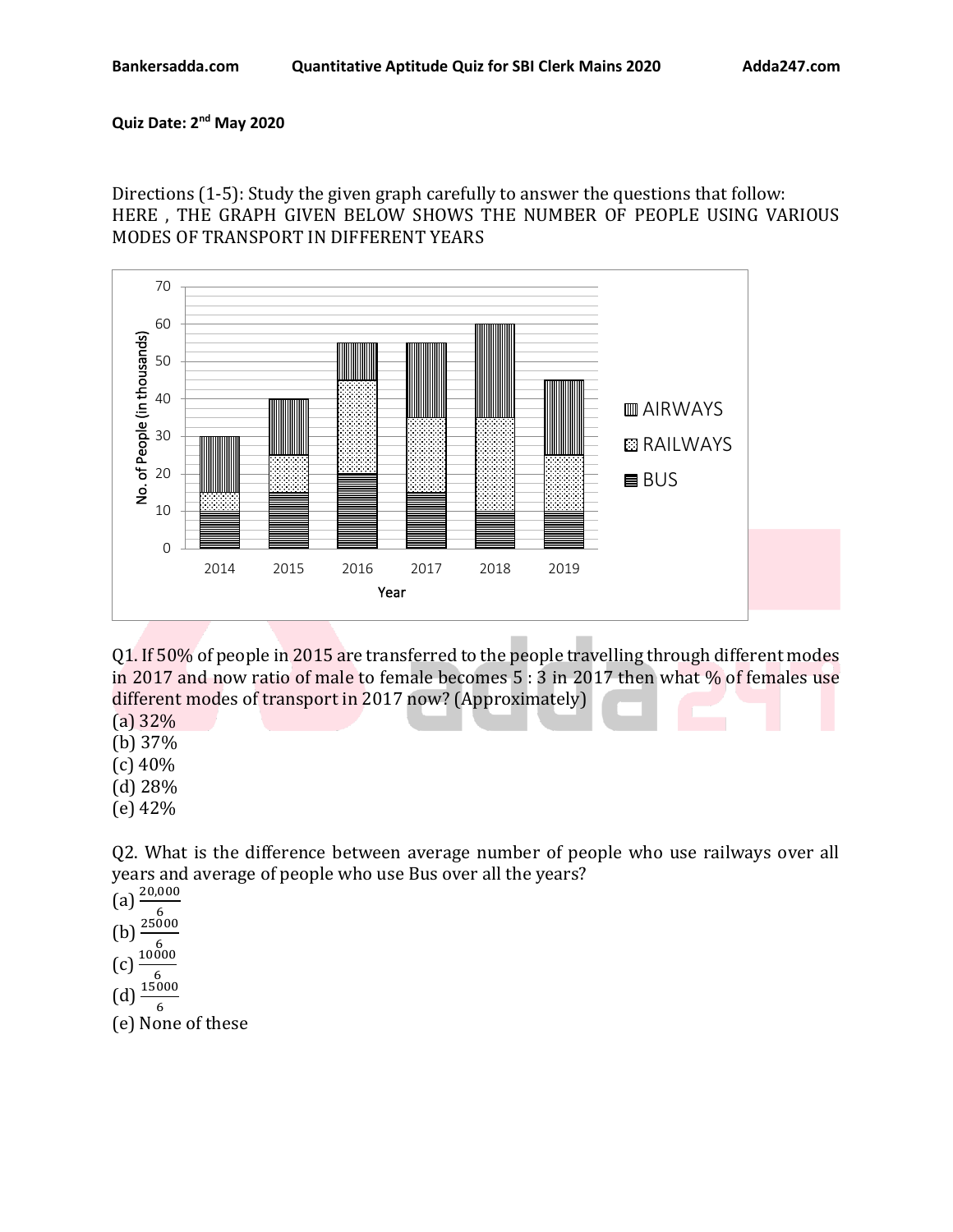Q3. Total number of people who use all types of transport in year 2014, 2016 and 2017 are approximately what percent more or less than person using all modes of transport in the remaining year? (approximately)

- (a) 8%
- (b) 10%
- (c) 12%
- (d) 4%
- (e) 6%

Q4. What is the ratio of persons who use railways over all years to the people who use Airways over all the years?

- $(a) 11 : 13$
- (b) 20 : 21
- (c) 22 : 23
- (d) 13 : 17
- (e) None of these



Q5. If average number of females who use all modes of transport over all the years in 'N' then what is the average number of males who use all modes of transport over all the years?  $(a)$  48500 – 6N

- (b) 42600 N
- $(c)$  47500 N
- 
- (d)  $49300 N^2$
- (e) None of these

Directions (6-10): Study the following table carefully and answer the questions given below. Table shows the number of students passed and failed in five different engineering branches, who were in their engineering final year over the years

|       | Classes |      |           |      |                   |      |            |      |              |      |
|-------|---------|------|-----------|------|-------------------|------|------------|------|--------------|------|
|       | C.S.    |      | <b>IT</b> |      | <b>ELECTRICAL</b> |      | MECHANICAL |      | <b>CIVIL</b> |      |
| Years | Pass    | Fail | Pass      | Fail | Pass              | Fail | Pass       | Fail | Pass         | Fail |
| 2001  | 50      | 42   | 76        | 14   | 58                | 18   | 65         | 17   | 48           | 23   |
| 2002  | 60      | 19   | 95        | 22   | 71                | 30   | 75         | 12   | 76           | 28   |
| 2003  | 45      | 13   | 61        | 19   | 49                | 15   | 48         | 08   | 74           | 20   |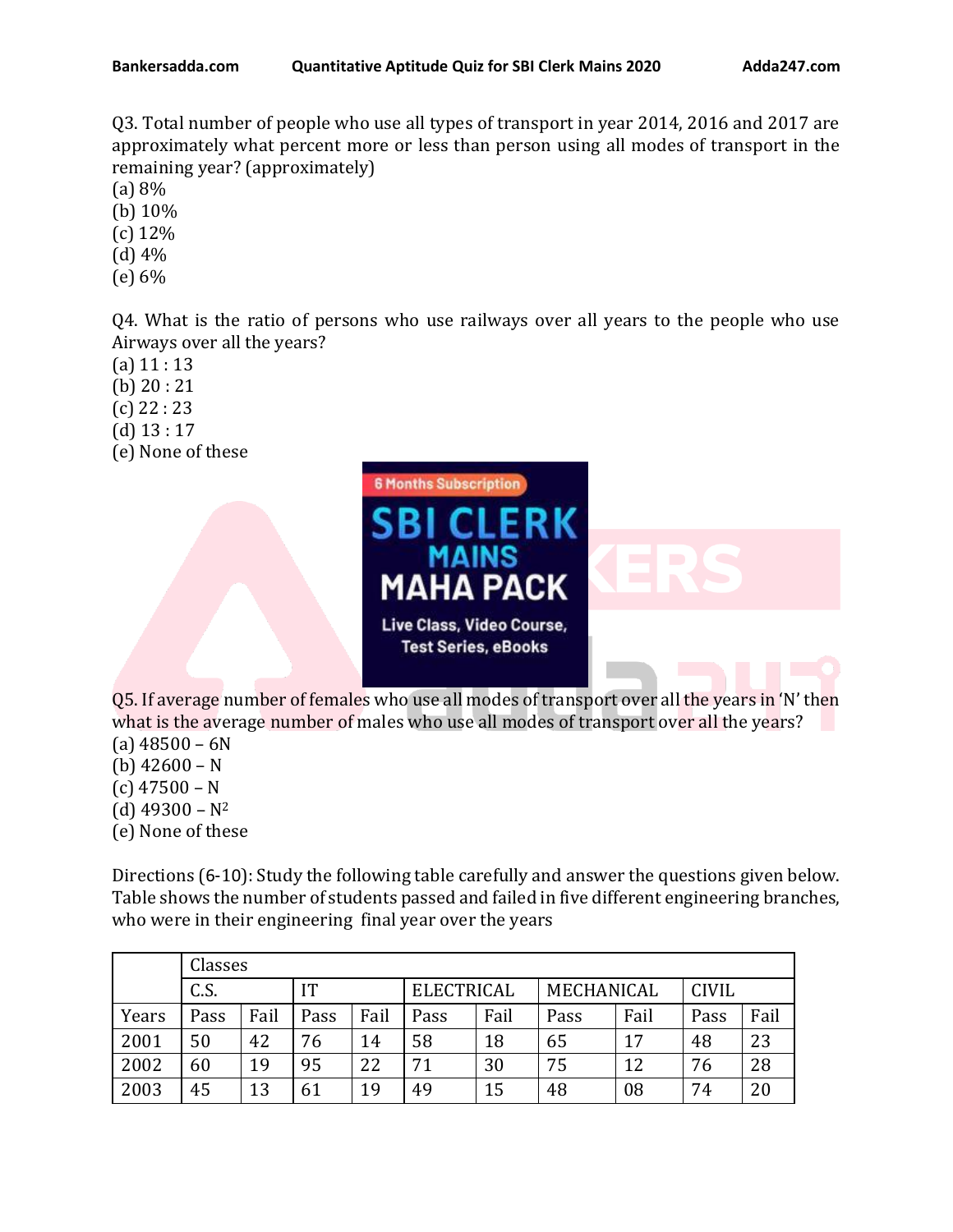| 2004 | 58        | $\mathbf{A}$<br>▵ | 75 | $\Omega$ $\blacksquare$<br>25 | 80             | 28           | 60        | $\overline{A}$             | 84 | 14                         |
|------|-----------|-------------------|----|-------------------------------|----------------|--------------|-----------|----------------------------|----|----------------------------|
| 2005 | H.H<br>ჂჂ | 18                | bb | nn<br>49                      | EΩ<br>J J      | $\sim$<br>۷b | 70<br>- v | $\sim$<br>ᅩ                | ხჂ | $\overline{ }$<br><b>*</b> |
| 2006 | 68        | ີ 1<br>JI         | 54 | 38                            | $\overline{a}$ | 34           | 82        | $\mathbf{a}$<br><u>_ i</u> | 55 | 14                         |

Q6. Average of students failed in civil branch over all year is approximately what percent more or less than the average of students failed in electrical branch overall years?

(a) 23%

(b) 25%

(c) 21%

(d) 18%

(e) 26%

Q7. What is the ratio of students passed from all branches in year 2005 to the students passed in IT branch over all year?

(a)  $\frac{53}{71}$ <br>
(b)  $\frac{38}{53}$ <br>
(c)  $\frac{45}{61}$ <br>
(d)  $\frac{23}{40}$ <br>
(e)  $\frac{45}{53}$ 

Q8. If in year 2000 students failed in CS branch is 150% of students failed in CS branch in 2005, then students failed in 2000 from CS branch are what percent of students passed from Electrical and civil branch together in year 2002? (approximately)

(a) 20%

(b)  $16\%$ 

(c) 22%

- (d) 18%
- (e) 14%

Q9. Percentage of students passed from mechanical branch overall years is what percent more or less than percentage of students passed in electrical branch overall years. (approximately)

- (a) 30%
- (b) 25%
- (c) 8%
- (d) 14%
- (e) None of these

Q10. Find the difference between total number of passed students from all branches in year 2006 and total passed students in IT branch overall years?

(a) 51

(b) 63

(c) 75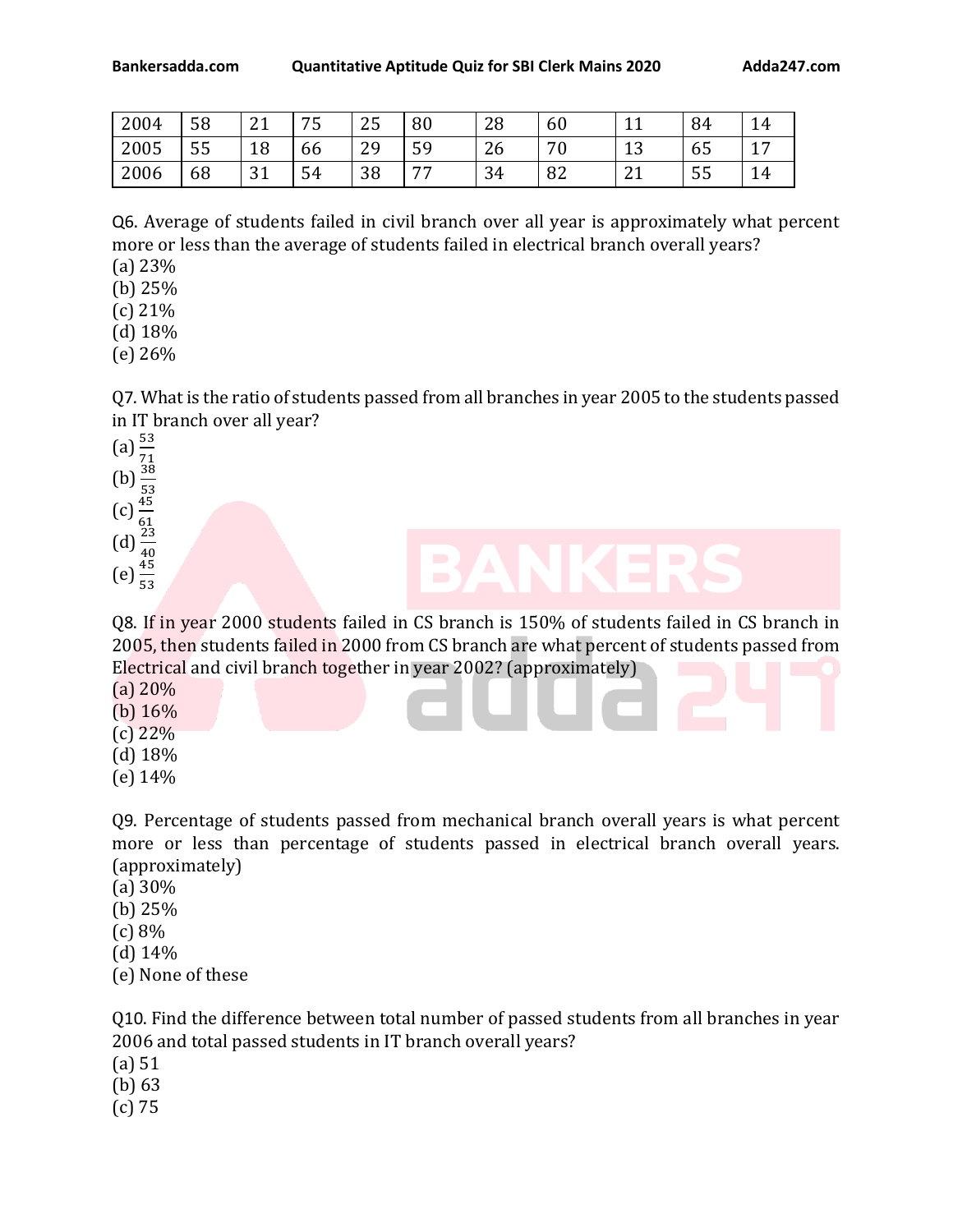(d) 82 (e) 91

## **Solutions**

S1. Ans.(b) Sol. 50% of people in 2015 = 20,000 Now total people in 2017 = 55,000 + 20,000  $= 75,000$ Number of females in 2017 now =  $\frac{3}{8}$  × 75,000 = 28125 Required percentage =  $\frac{28125}{75000} \times 100$ = 37.5  $\sim$  37% **English Medium SBI CLERK COMPELTE E-KIT English | Quant | Reasoning DI | Puzzle | Computer | Banking** S2. Ans.(a) Sol. Average of people who use railways over all the years  $5000 + 10,000 + 25,000 + 20,000 + 25,000 + 15,000$ = 6 1,00,000 = 6 Average number of people who use Bus over all the years  $10,000 + 15,000 + 20,000 + 15,000 + 10,000 + 10,000$ = 6 80,000 = 6 Required difference =  $\frac{20,000}{6}$ S3. Ans.(d) Sol. Total number of people who use all types of transport in year 2014, 2016 and 2017 together  $= 30,000 + 55,000 + 55,000$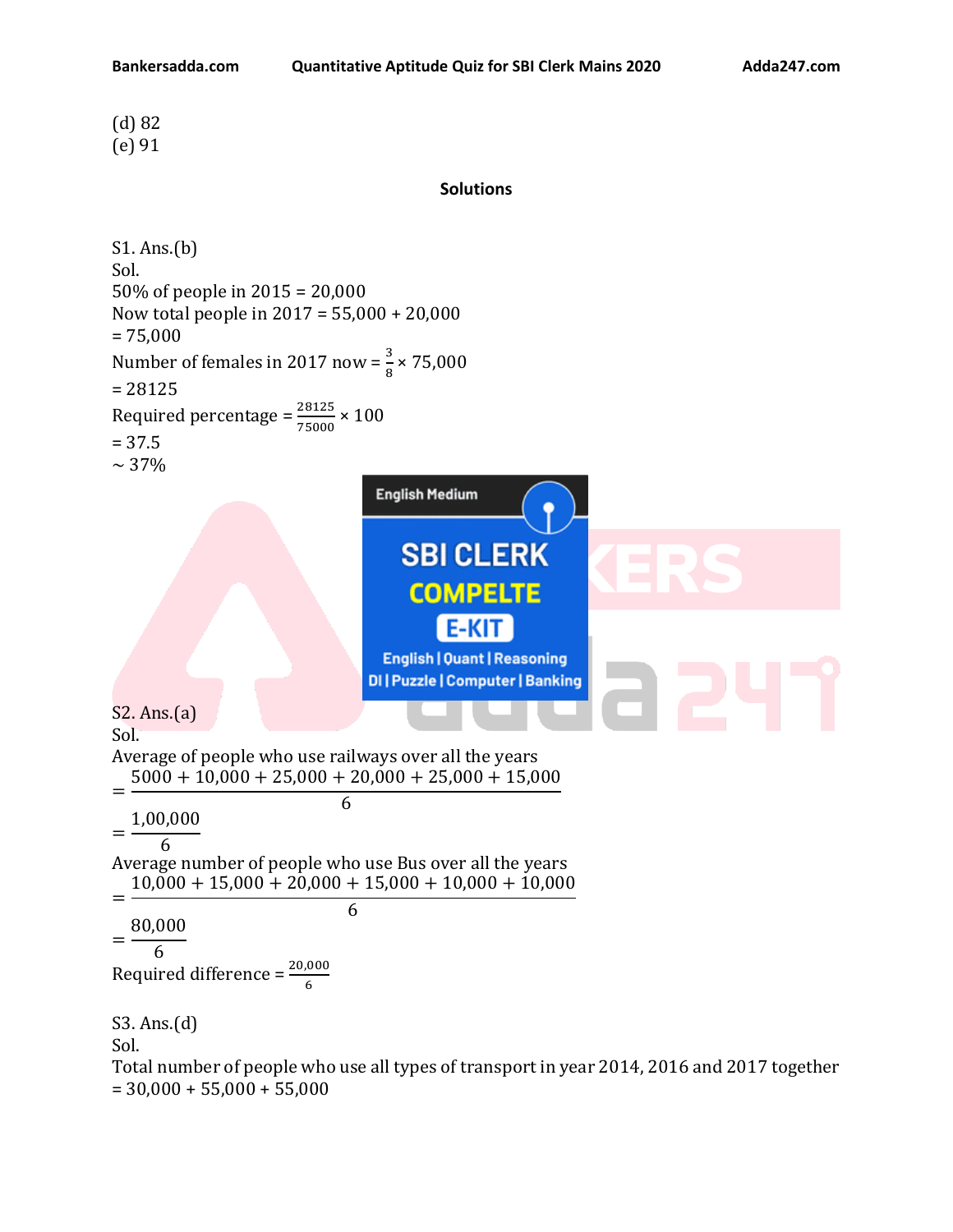```
= 1,40,000Person using all modes in remaining years
= 40,000 + 60,000 + 45,000= 1,45,000Required percentage = \frac{5000}{145000} \times 100= 3.44\%\sim 4\%S4. Ans.(b)
Sol. 
Person who use railways over all years
= 5000 + 10,000 + 25,000 + 20,000 + 25,000 + 15,000= 1,00,000Person who use airways over all years.
= 15,000 + 15,000 + 10,000 + 20,000 + 25,000 + 20,000= 1,05,000Required ratio = 20 : 21
S5. Ans.(c)
Sol. 
Total number of females who use all modes of transport over all year
= 6NTotal people over all year
= 30,000 + 40,000 + 55,000 + 55,000 + 60,000 + 45,000= 2,85,000na:
Required average =6
= 47500 - NS6. Ans.(a)
Sol. 
Students failed in civil branch over all year
= 23 + 28 + 20 + 14 + 17 + 14= 116Students failed in electrical branch
= 18 + 30 + 15 + 28 + 26 + 34= 151151
                          \frac{51}{6} - \frac{116}{6}Required percentage = 
                           \frac{6}{151}× 100
                            6
   35
=
  \frac{151}{151} \times 100= 23.17\% \approx 23\%S7. Ans.(c)
Sol.
```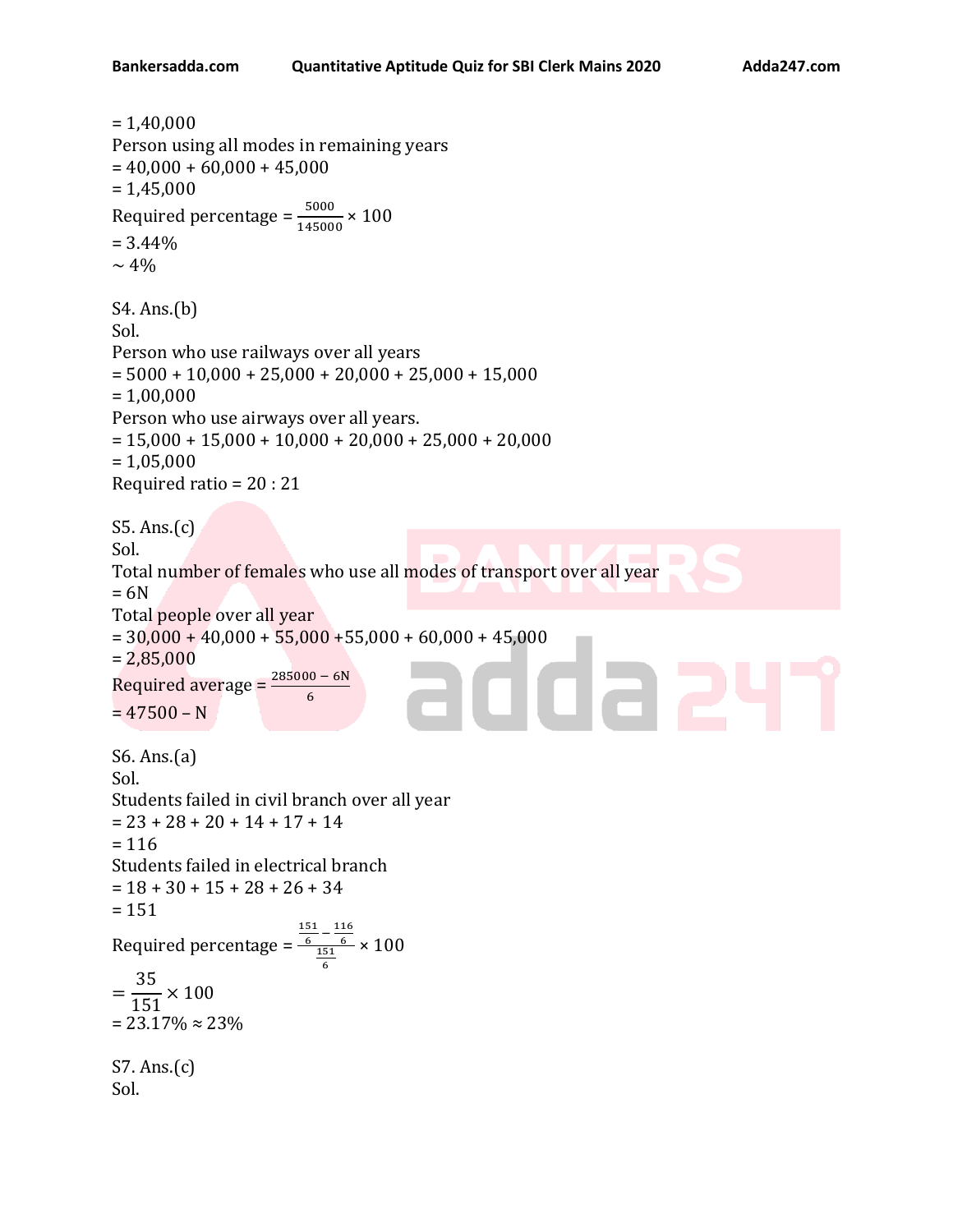Students passed from all branches in year 2005  $= 55 + 66 + 59 + 70 + 65$ = 315 Students passed in IT branch over all year  $= 76 + 95 + 61 + 75 + 66 + 54$  $= 427$ Require ratio =  $\frac{315}{427}$  $=\frac{45}{11}$ 61 S8. Ans.(d) Sol. In year 2000 students failed in CS branch  $=\frac{150}{100} \times 18$  $= 27$ Students passed from electrical and civil branch together in year 2002 = 76 + 71  $= 147$ Required percentage =  $\frac{27}{147} \times 100$  $= 18.3\% \approx 18\%$ **BILINGUAL** 



S9. Ans.(d) Sol.

Students passed from mechanical branch over all years

 $= 65 + 75 + 48 + 60 + 70 + 82$ 

 $= 400$ 

Percentage of students passed from mechanical branch over all years 400

$$
= \frac{150}{(65+17)+(75+12)+(48+08)+(60+11)+(70+13)+(82+21)} \times 160
$$
  
=  $\frac{400}{400+17+12+08+11+13+21}$   
=  $\frac{400}{482} \times 100$   
≈ 83%  
Students passed in electrical branch over all years  
= 58 + 71 + 49 + 80 + 59 + 77  
= 394  
Percentage of students passed from electrical branch over all years